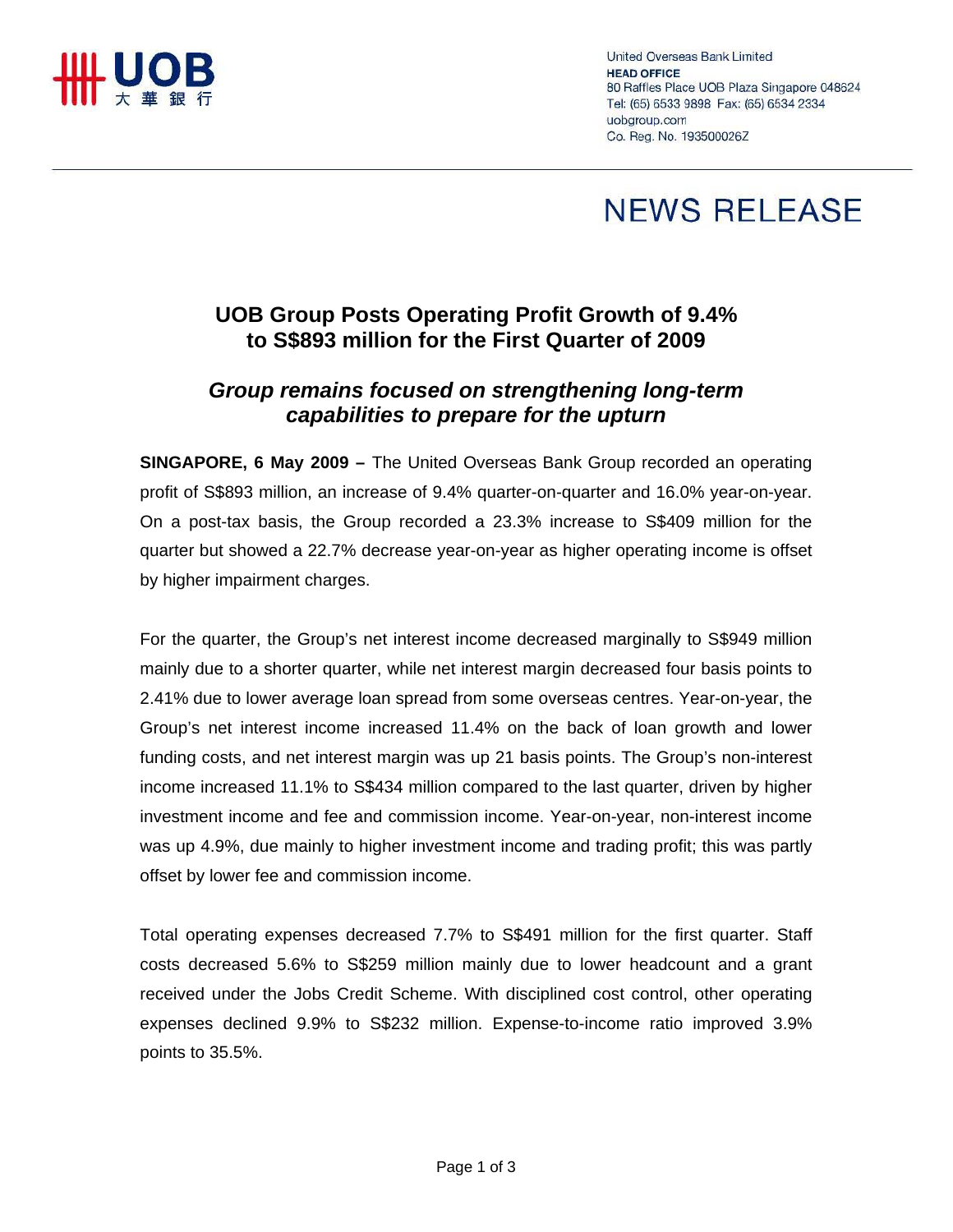For the quarter, a higher collective impairment of S\$174 million was set aside for loans and investments in view of the prolonged global economic uncertainties. Total impairment charges of S\$378 million remained relatively unchanged as compared to the last quarter.

The Group's net customer loans were flat at S\$99.7 billion from end-December 2008, due to prudent loan growth. However, net customer loans grew 5.6% over 31 March 2008, largely contributed by higher housing loans and loans to professionals and private individuals.

The Group's customer deposits were S\$119.4 billion, an increase of 1.0% and 8.9% from 31 December 2008 and 31 March 2008, respectively. Loans to deposits ratio improved to 83.5% as at 31 March 2009.

As at 31 March 2009, the Group's non-performing assets of S\$2,449 million constituted 1.3% of total assets. Non-performing loan ratio increased marginally to 2.1% from 2.0% as at 31 December 2008 and 1.6% as at 31 March 2008. There are no major signs of deterioration and the Group remains comfortable with its overall portfolio.

The Group's Tier 1 and total capital adequacy ratios (CAR) of 12.3% and 17.3% respectively as at 31 March 2009, are well above the minimum of 6% and 10% required by the Monetary Authority of Singapore. The higher CAR was due mainly to lower risk-weighted assets and higher retained earnings. The issuance of the S\$1.32 billion Class E non-cumulative non-convertible preference shares in September 2008 also contributed to the improved CAR compared to a year ago.

Mr Wee Ee Cheong, the UOB Group's Deputy Chairman and Chief Executive Officer, said: "Despite the extraordinary environment, we have achieved a decent set of results for the first quarter, benefiting from the industry's move towards 'back to basics'. There is much talk about 'green shoots' and a growing sense of optimism about the economy. The banking world is adjusting to new realities, and is undergoing a major overhaul so that confidence can be re-established. While policy measures are in the right direction, distressed balance sheets in the global banking system can only be restored over time."